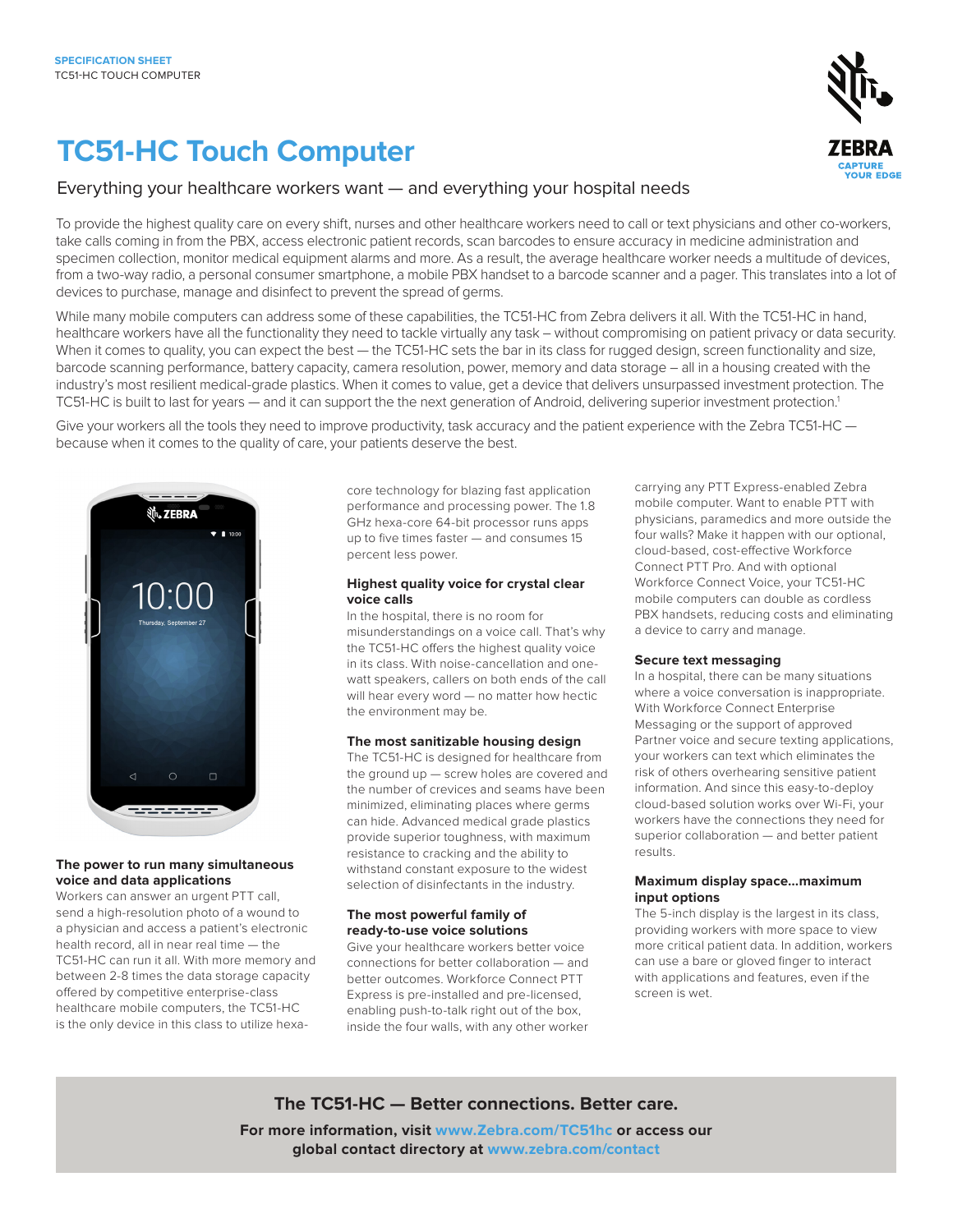#### **One-touch access to the most used features**

The integrated Active Edge™ Touch Zone improves worker productivity by eliminating the multiple key presses users are forced to enter countless times on every shift, just to access the features they need. Now, users can create unique dedicated keys on either side of the display to access the most frequently used device features and applications with the single press of a finger — from the scanner and camera to specific apps and text messaging.

#### **The most rugged design in its class**

Dust and even jetting water are no match for the IP65 sealed TC51-HC. In addition to the broadest operating temperature range, the TC51-HC is also the only mobile computer in its class that can handle 4 ft./1.2 m drops over the entire operating temperature range. The Gorilla Glass touch panel and imager window bring maximum scratchand shatter-proofing to two of the most vulnerable device features — the display and the scanner exit window. And the unibody design provides extra impact protection for the sensitive electronics.

### **A programmable button for instant communications**

In healthcare, seconds can mean the difference between life and death. That's why the TC51-HC has a button on the back of the device that can be programmed to access the most frequently used application or feature. For example, with one push of a button, a nurse can alert all appropriate healthcare workers to respond to a code blue.

#### **First-time every-time fast and flawless scanning**

Your workers scan barcodes all shift long for medication administration, patient identification, inventory management and more — there's no time to waste re-scanning or waiting for a scan to decode. With our advanced scanning technology and PRZM Intelligent Imaging, your workers get lightning fast capture of 1D and 2D barcodes, even if they are damaged, dirty and poorly printed — or displayed on a screen. An extraordinary working range plus a wide field of view increases application flexibility — workers can scan barcodes nearer and farther away. And omnidirectional scanning delivers true point and shoot performance.

#### **Two cameras improve speed and the quality of care**

The 13 MP ultra-high resolution rear-facing camera offers nearly two to three times the resolution found in competitive devices, providing the detail needed to document patient condition, such as wound status. And the front facing 1.3 MP camera enables Remote Consultation, allowing healthcare services to be administered quickly and easily to patients at home or in the hospital.

#### **UDI (Unique Device Identifier) Feature Enabled**

With the FDA's mandate that all medical device packages bear a machine readable Unique Device Identifier (UDI), nurses and supply chain workers are facing growing challenges when they scan. It is often unclear which barcode (1D or 2D), or set of barcodes on a package contains the UDI. The TC51-HC, with a built in UDI mode allows the end user to simply place the label in the field of view of the imager, and the TC51-HC determines which barcode(s) are UDI or not. All this can be done quickly in

one scan operation, saving the nurse time and the hospital money by having more consistently accurate UDI data for charge capture and patient safety needs.

#### **Dependable power for every minute of every shift**

In the mission critical world of healthcare, there's no time to hunt for and change batteries. The best-in-class PowerPrecision+ battery delivers up to 14 hours of battery life,<sup>2</sup> ensuring workers have plenty of power for the longest shift — and devices are always available. A wealth of easily accessible battery metrics makes it easier to identify, remove and replace aging batteries. And with Warm Swap mode, you can change the battery without powering the device down or closing open applications.

#### **The fastest, most dependable Wi-Fi connections**

With support for 802.11ac and r, you get the fastest possible Wi-Fi speeds and the most robust roaming support, delivering dependable application performance — fast screen draws, fast data input, quality Voice-over-WLAN calls and no dropped calls.

## **FIPS 140-2 Validated**

The TC51-HC uses FIPS 140-2 validated cryptographic modules to keep patient data safe and secure -- for data in motion and at rest. The TC51-HC also incorporates advanced software features to meet HIPAA, Veterans Administration and other healthcare security regulations.

#### **TAA Compliant**

The TC51-HC is Trade Agreements Act (TAA) compliant.

## **Upgradeable, with future support for Android**

With a Zebra service and support agreement, you can upgrade your TC51-HC to Android-O, providing the peace of mind that comes from knowing that the device you purchase today can serve your needs until the end of its lifecycle — delivering a superior return on investment.

#### **Loadable Dictionary**

In an environment when every minute counts, quick and accurate communication is key. Nurses do not have time to fight with auto-correct to enter abbreviations and commonly used healthcare terms in text messages. Now, you can easily create, deploy and update a custom dictionary of healthcare words and phrases, complete with shortcuts you define, enabling more efficient and effective text communications.

#### **CartScan for improved workflow versatility**

When a patient room is crowded with care staff and equipment, it may be difficult to maneuver the Workstation on Wheels to the patient bedside. With Zebra's CartScan application, the TC51-HC simply becomes an extension of the Workstation on Wheels, allowing nurses to scan and enter barcodes at the patient bedside via the TC51-HC, improving workflow flexibility and worker efficiency.

## **The enterprise accessories you need for easy device management and expanded device flexibility**

Backroom management is easier with the ShareCradle that charges it all — device and batteries. And with the optional Ethernet connection, syncing data with backend apps is easy.

#### **The TC51-HC is designed for:**

- Nurses
- Respiratory
- therapists
- Nutritionists
- Lab/Pharmacy technicians
- Phlebotomists
- Hospital supply chain management

## **Capabilities include:**

- Voice calls through the PBX
- Push-to-talk (PTT) inside and outside the four walls
- Secure text messaging
- Mobile alarms and alerts
- Medication administration
- Prescription tracking
- Blood transfusion administration
- Electronic patient record access
- Breast milk management
- Inventory management (local floor supplies)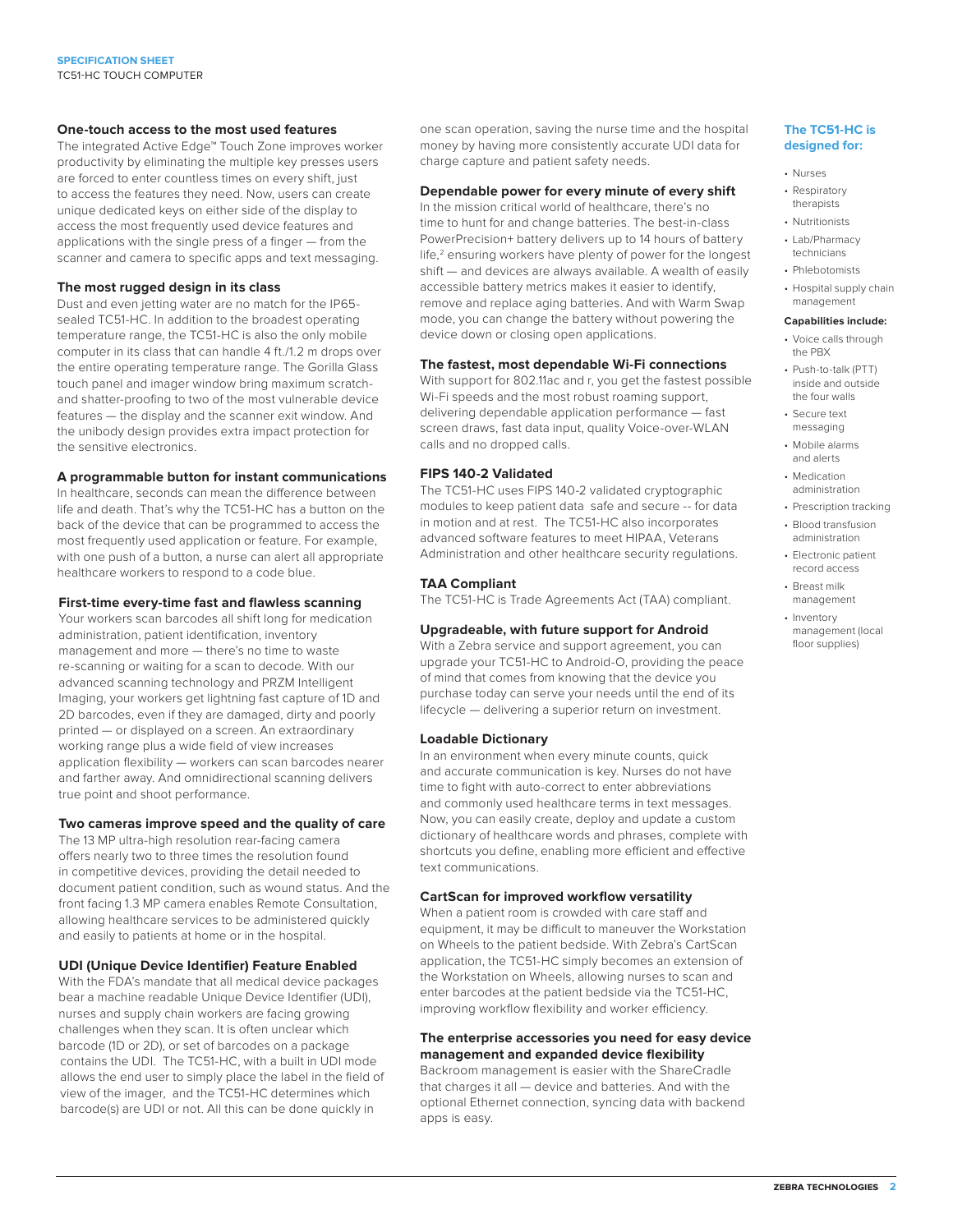# **TC51-HC Specifications**

| PHYSICAL CHARACTERISTICS        |                                                                                                                                                                                                                                                                    |  |
|---------------------------------|--------------------------------------------------------------------------------------------------------------------------------------------------------------------------------------------------------------------------------------------------------------------|--|
| <b>Dimensions</b>               | 6.1 in, L x 2.9 in, W x 0.73 in, H<br>155 mm L x 75.5 mm W x 18.6 mm H                                                                                                                                                                                             |  |
| Weight                          | 8.8 oz./249 g with battery                                                                                                                                                                                                                                         |  |
| <b>Display</b>                  | 5.0 in. High Definition (1280 x 720); exceptionally<br>bright, outdoor viewable; optically bonded to<br>touch panel                                                                                                                                                |  |
| <b>Imager Window</b>            | Corning Gorilla Glass                                                                                                                                                                                                                                              |  |
| Touchpanel                      | Dual mode capacitive touch with bare or gloved<br>fingertip input; Corning Gorilla Glass                                                                                                                                                                           |  |
| Backlight                       | LED backlight                                                                                                                                                                                                                                                      |  |
| Power                           | Rechargeable Li-Ion, Power Precision +<br>Standard Capacity, 4300 mAh typical/<br>4050 mAh minimum; improved battery technology<br>for longer cycle times and real-time visibility into<br>battery metrics for better battery management;<br>fast charging (500mA) |  |
| <b>Expansion Slot</b>           | User accessible MicroSD up to 32 GB SDHC and up to<br>128 GB SDXC, using FAT32 format                                                                                                                                                                              |  |
| <b>Network Connections</b>      | WLAN, WPAN (Bluetooth)                                                                                                                                                                                                                                             |  |
| Notification                    | Audible tone; multi-color LEDs; vibration                                                                                                                                                                                                                          |  |
| Keypad                          | On-screen keypad and enterprise keyboard                                                                                                                                                                                                                           |  |
| <b>Voice and Audio</b>          | Two microphones with noise cancellation; vibrate<br>alert; speaker; Bluetooth wireless headset support;<br>High quality speaker phone; HD Voice                                                                                                                    |  |
| <b>Buttons</b>                  | Programmable back button; dual dedicated scan<br>buttons; dedicated push-to-talk button, and volume<br>up/down buttons                                                                                                                                             |  |
| PERFORMANCE CHARACTERISTICS     |                                                                                                                                                                                                                                                                    |  |
| <b>CPU</b>                      | Snapdragon 650 64-bit hexa-core 1.8GHz ARM<br>Cortex A72, power optimization                                                                                                                                                                                       |  |
| <b>Operating System</b>         | Android 8.0 Oreo                                                                                                                                                                                                                                                   |  |
| Memory                          | Standard: 2GB RAM/16GB Flash<br>Optional: 4GB RAM/32GB Flash                                                                                                                                                                                                       |  |
| <b>USER ENVIRONMENT</b>         |                                                                                                                                                                                                                                                                    |  |
| Operating<br><b>Temperature</b> | 14°F to 122°F/-10°C to 50°C<br>(RH 5% to 95% Non-condensing)                                                                                                                                                                                                       |  |
| <b>Storage Temperature</b>      | -40°F to 158°F/-40°C to 70°C                                                                                                                                                                                                                                       |  |
| <b>Drop Specifications</b>      | Multiple 4 ft./1.2 m drops to tile over concrete over<br>operating temperature range, per MIL-STD 810G                                                                                                                                                             |  |
| <b>Tumble Specification</b>     | 500 1.6 ft./0.5 m tumbles, meets or exceeds IEC<br>tumble specification                                                                                                                                                                                            |  |
| Sealing                         | IP65 per applicable IEC sealing specifications                                                                                                                                                                                                                     |  |
| <b>Vibration</b>                | 4 g's PK Sine (5 Hz to 2 kHz); 0.04 g 2/Hz Random<br>(20 Hz to 2 kHz); 60 minute duration per axis, 3 axis                                                                                                                                                         |  |

| <b>USER ENVIRONMENT (CONTINUED)</b>     |                                                                                                                                                                                                                                                                     |
|-----------------------------------------|---------------------------------------------------------------------------------------------------------------------------------------------------------------------------------------------------------------------------------------------------------------------|
| <b>Thermal Shock</b>                    | -40° F to 158° F/-40° C to 70° C rapid transition                                                                                                                                                                                                                   |
| <b>Electrostatic</b><br>Discharge (ESD) | +/-15kv air; +/-8kv contact; +/-8kv charge body                                                                                                                                                                                                                     |
|                                         | <b>INTERACTIVE SENSOR TECHNOLOGY (IST)</b>                                                                                                                                                                                                                          |
| <b>Light Sensor</b>                     | Automatically adjusts display backlight brightness                                                                                                                                                                                                                  |
| <b>Motion Sensor</b>                    | 3-axis Accelerometer with MEMS Gyro                                                                                                                                                                                                                                 |
| <b>Proximity Sensor</b>                 | Automatically detects when the user places the<br>handset against head during a phone call to disable<br>display output and touch input                                                                                                                             |
| <b>DATA CAPTURE</b>                     |                                                                                                                                                                                                                                                                     |
| Scanning                                | SE4710 imager (1D and 2D) with extraordinary range:<br>Scan range - Code 39 barcode:<br>20 Mil: 1.8 in. to 32.0 in./4.5 cm to 81.3 cm<br>3 Mil: 3.1 in. to 5.6 in./7.9 cm to 14.2 cm                                                                                |
| Camera - Front Facing                   | 1.3 MP fixed focus                                                                                                                                                                                                                                                  |
| Camera - Rear Facing                    | 13 MP autofocus; f/2.4 aperture; rear camera<br>flash LED generates balanced white light;<br>supports Torch mode                                                                                                                                                    |
| <b>NFC</b>                              | ISO 14443 Type A and B; F; FeliCa and ISO 15693<br>cards; P2P mode and Card Emulation via Host                                                                                                                                                                      |
| <b>WIRELESS LAN</b>                     |                                                                                                                                                                                                                                                                     |
| Radio                                   | IEEE 802.11a/b/g/n/ac/d/h/i/k/r/w; Wi-Fi™ certified;<br>IPv4, IPv6; 2x2 MIMO                                                                                                                                                                                        |
| <b>Data Rates</b>                       | 5GHz: 802.11a/n/ac - up to 866.7 Mbps<br>2.4GHz: 802.11b/g/n - up to 144 Mbps                                                                                                                                                                                       |
| <b>Operating Channels</b>               | Channel 1-13 (2412-2472 MHz); Chan 36-165<br>(5180-5825 MHz)<br>Channel Bandwidth: 20, 40, 80 MHz<br>Actual operating channels/ frequencies and<br>bandwidths depend on regulatory rules and<br>certification agency                                                |
| Security and<br>Encryption              | WEP (40 or 104 bit); WPA/WPA2 Personal (TKIP,<br>and AES); WPA/WPA2 Enterprise (TKIP and AES)<br>- EAP-TTLS (PAP, MSCHAP, MSCHAPv2), EAP-TLS,<br>PEAPv0-MSCHAPv2, PEAPv1-EAP-GTC and LEAP<br>Data in Motion: FIPS 140-2 Level 1<br>Data at Rest: FIPS 140-2 Level 1 |
| <b>Certifications</b>                   | WFA (802.11n, 802.11ac, WMM-AC, Voice Enterprise,<br>WMM-PS), Miracast                                                                                                                                                                                              |
| <b>Fast Roam</b>                        | PMKID caching; Cisco CCKM; 802.11r; OKC                                                                                                                                                                                                                             |
| <b>WIRELESS PAN</b>                     |                                                                                                                                                                                                                                                                     |
| <b>Bluetooth</b>                        | Class 2, Bluetooth v4.1 (Bluetooth® Smart technology);<br>Bluetooth Wideband support HFPv1.6; Bluetooth<br>v4.1 Low Energy (LE)                                                                                                                                     |